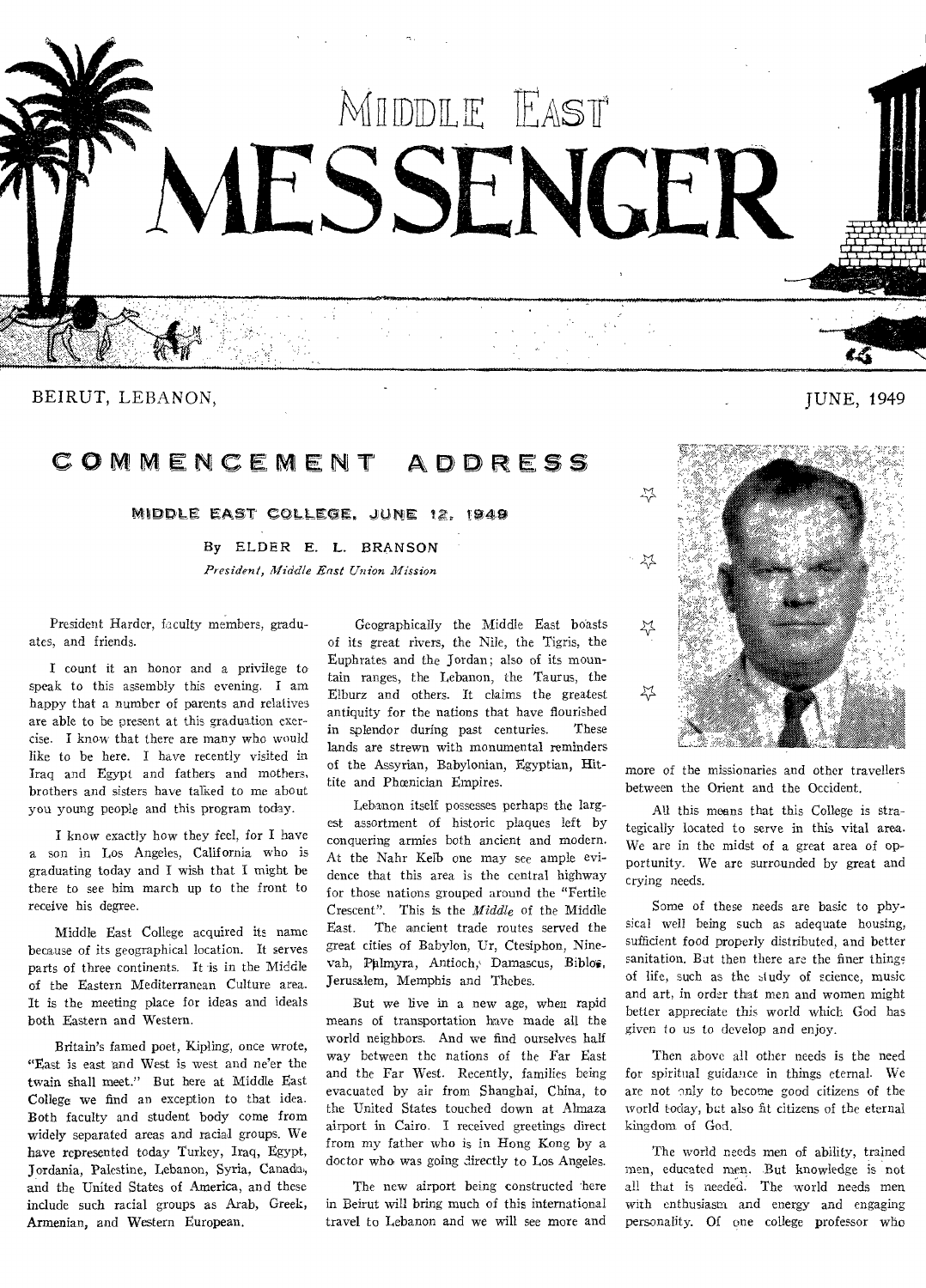had a Ph.D. degree it was said, "He has all the facts but none of the phosphorescence of learning. His lectures are dry. The milk of human kindness seems to have dried up in his soul." A good many people are like that. They have a good education, they have all of the facts, but they have none of the sparkle of personality which is necessary to promote a cause, to advance a movement, or to give life a beautiful and glowing color.

Men of vision and purpose are needed. Men who are willing to work long hours for an ideal and suffer if need be although misunderstood and unappreciated by many\_

Percival Lowell, the Harvard astronomer, spent years in calculating the location of a new planet, later to be discovered and named Pluto in his honor. Those calculations were so real to him that he named the exact spot in the skies where Pluto would be found. He raised money and built an observatory near Flagstaff, Arizona, where he did the mathematical work for the discovery of Pluto ten years before there was photographic equipment powerful enough to photograph it. He died several years before it was actually discovered. If ever a man was steered by a star which he could not see, it was Percival Lowell.

Sometimes a man is misjudged because of inexperience on the part of his critics. remember a history professor who would take quite a bit of time drawing lessons from the past and applying them to the present. Some students complained that he was not sticking to the subject of history. I well remember his reply. He said, "I am not so much concerned with what you think of me now but I am concerned about what you will think of me five or ten years from now. I have former students who write letters of appreciation for the lessons which they learned in my classes ten years ago."

There is the story of the "Miser of Marseilles" in Southern France. He seemed to have no friends, and just worked long hours all his life and never seemed to spend anything on himself. He was very frugal and finally amassed fairly large deposits in the bank. Then one day he died and his will was made public. It read, "From my infancy I noticed that the poor people of Marseilles had great difficulty in getting water. I noticed that water, the gift of God, was very dear and difficult to obtain. And when they could get water, it was not as pure and clean as God intended it to be.

Therefore I vowed before God that I would live but for one purpose, for one end. I would save money, and more money, that I might *give it* to the city on one condition : that an aqueduct be built to bring fresh pure water from yonder lake in the hills to

Marseilles. That I now make possible by *leaving* all my wealth to this city. This is my last will and testament."

That aqueduct is one of the historic sights which guides and natives point out to visitors above all other things. Travellers today hear the poor people say as they drink the pure, sweet water from the lake in the hills, "Ah, when the miser died we misunderstood him, but he did it all for us ! We called him the Miser of Marseilles, but he was more than that; he was the saviour of Marseilles."

And was the Miser happy? Yes, for true happiness is found in giving rather than in receiving.

Of course some people acquire a thin veneer of respectability and want people to accept them for more than their real worth. That is like the Chinese parable of the two balls packed in a box. One was covered with a very thin coating of gold leaf while the other was solid gold. The one ball was afraid to roll about for fear the gilt would be rubbed off by contact with the other ball. It said to the solid gold one, "You had better be careful how you knock about or that stuff will wear off. You will rub it off by bumping about as you do, so carelessly." "Rub what off ?" asked the other ball.

Those who are true gold all through do not need to fear that they will rub anything off. Only those who have a cheap veneer of gold have that worry. Those who have real power of personality, real culture and training, are sure of themselves. The others, have to be continually protecting themselves, fighting for what they call their rights.

Human personality is like radium that constantly throws out radiations. These radiations can be detected with a radio instrument. One can hear the vibrations magnified so that they sound like an automobile engine running at high speed.. Even though a small piece of radium should be hidden or lost it can be located by such an instrument.

And just as a bit of radium will throw off particles without exhausting itself perceptibly, we human personalities throw off<br>vibrations of ourselves. Almost without vibrations of ourselves. knowing it, we throw off invisible vibrations which either depress or brighten the lives of others. We go forth in love, in hate, in indifference, in wrath, in coldness, in good cheer and good humor, or in gloom and sorrow.

If we keep constantly aware of that fact we shall be more apt to keep our emotions under control and make a definite attempt to send out the healing radiations of love, kindliness, and good will to those we meet every day.

I have taken note of the very excellent Mottos and Aims chosen by the various classes. *"DETERMINED TO SUCCEED"*  is the Motto of the Preparatory graduates. I like the definite sound of such a motto. Your aim is "PERFECTION." Therefore you will endeavor to return to Middle East College next year in order that you might continue your education. There is the old education. There is the old saying, "Anything that is worth doing, is worth doing well." That applies to education.

The Professional graduates have chosen the Motto, *"HE CALLS, WE ANSWER."*  Nothing could better express the desire for willing service. You plan to be teachers. Then you will surely need to remember the words of your Aim, *"WISDOM, JUSTICE, MODERATION."* A child can detect even sooner than many adults whether one is good and kind and true.

*"HUMBLE SERVICE"* are the words that express the desires of the Senior College graduates. In this they are following in the footsteps of our great example who gave Himself to mankind. Their Aim is *"REDEEM-ING THE TIME."* Surely as we see the *events* taking place in the world today which are a direct fulfillment of many Bible prophecies, we can say, "THE NIGHT IS FAR *SPENT, THE DAY IS AT HAND.."* 

There is much work to be done in a limited amount of time so be faithful to your aim and God will richly reward you.

But as you go forth in a life of service you will find that many times the way seems dark and difficult. You must not become discouraged. Remember that the darkest hour is just before the dawn. Some years ago in the city of St. Louis, I was invited to view an exhibition of beautiful paintings. A group of about 25 was taken in at a time. First the room was in total darkness for several minutes until we wondered why. Then we were told : "Ycu came in with the glare of the sun in your eyes, but now, after spending a time in utter darkness you will better appreciate the delicate colors and the lighting effects on the paintings." And it was true. There was a glorious picture of the resurrection and another of the ascension. And as the varicolored lights played on the canvasses we received impressions which we could never forget, and felt that the wait in darkness was time well spent.

So if you have dark hours and the problems seem to cloud the sky, remember that you will better appreciate the visions of God's goodness and care in the future. If there had been *no* clouds there could be no rainbow. "Where sin doth abound, God's grace doth much more abound."

Sometimes you may be weary and hesitate to go on God's errands. You wonder *(continued on Page 7)*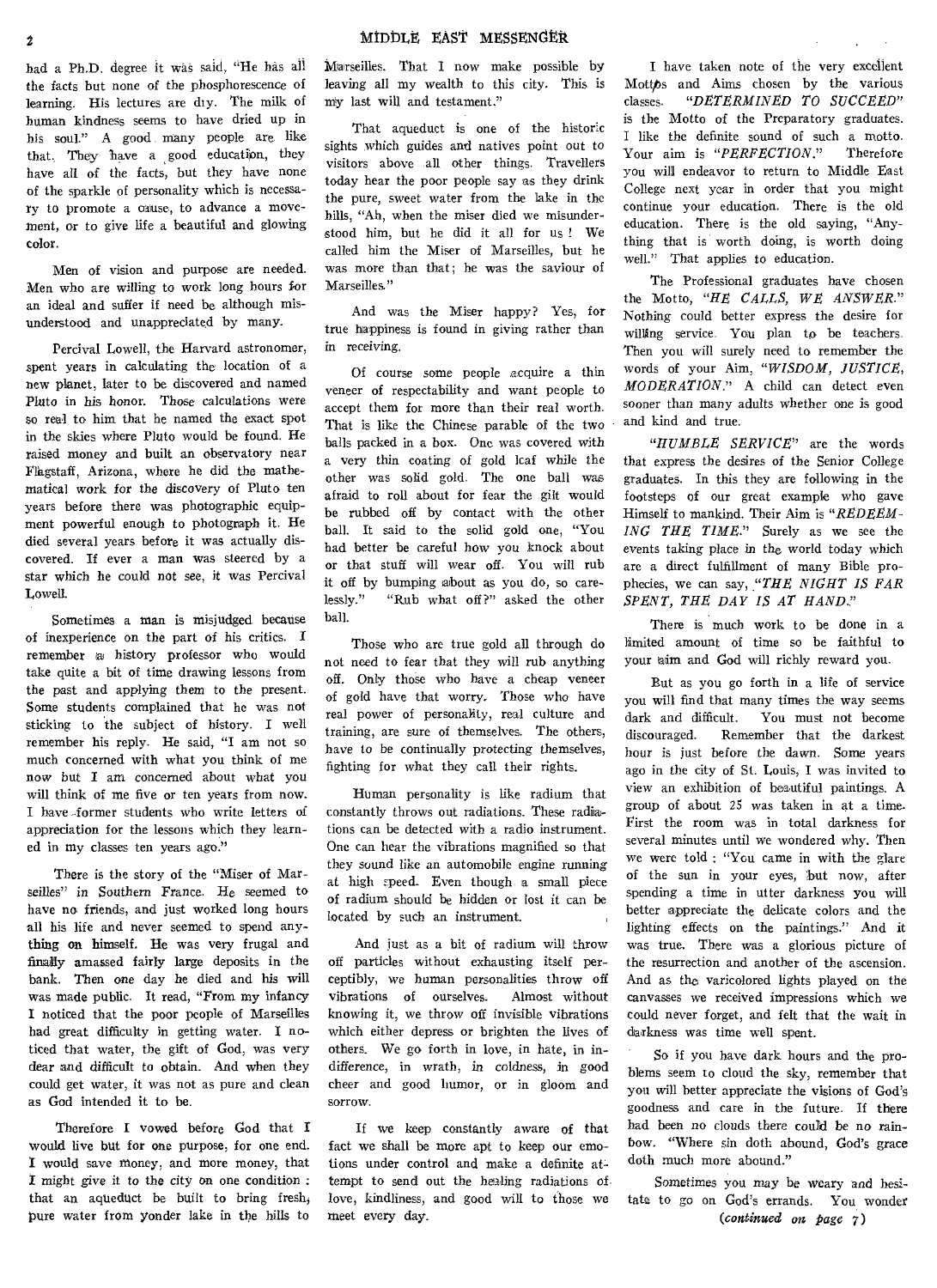# **DIGGING UP IRAQ'S PAST**

## **REPORT BY MRS R. K. HASSO**

It was the Sabbath that, our lesson in Sabbath School dealt with the experiences of Daniel and his friends in their new home. To supplement the written record, the scholars decided that they would benefit by having the Sabbath morning services right on the site of the lesson. So it was that bright and early Sabbath morning several automobiles, station wagons, and a bus travelled an hour and a half to Babylon. It was a windy day, but a sheltered spot on the edge of the excavations afforded some protection while the services were conoucted.

The well-known story is apt to become somewhat legendary in the minds of many church-goers; but one trip to the few remains of Babylon would do a great deal toward making the Biblical record a vivid truth. Walking over the ruins and through the streets lined with decorated walls after the meeting was educational and interesting. It seems that streets have not widened much in Iraq since that time. I managed to contribute to the general deterioration of the wall by breaking off a piece of a brick that had a portion of a figure on it. It is amazing that so much is still preserved.

A week later we heard that archeologists in Nimrud were finishing their work for this season, and that if we wished, we could visit the excavations. An Englishman who is in charge of the work has an Iraqi doctor as his co-worker. Some of their skilled helpers have worked in this type of thing for years, so that at the end of just five weeks' work they had much valuable information from an area which was investigated briefly a hundred years ago. At that time methods of excavation were not so well developed as now, and it was impossible to distinguish between the mud-brick walls and the ground.

Although its name is the same as that of the first city of the world, it was built three thousand years ago by Ashur-zasir-pal, and was completed by his son, Shalmanezer III. The name Ashur-zasir-pal means Ashur gives his Son victory. The city got its name because of its kings who were fond of hunting. The king's palaces, the temples, and business buildings were built on an elevation, and the residential section was built on an area down lower of about one square mile. About three thousand years ago, 15,120,000 soldiers crossed the Tigris each year for battle. The record of these campaigns was kept on the walls, in-



*Mr. and Mrs. 1?. K. Hasso,* in *charge of our work in Mosul, Iraq* 

scribed in ,stone, Those stone slabs were joined by means of iron and clamps, making very high walls. From these records much valuable evidence has been discovered, the archeologist said, that verifies Biblical records which were heretofore questioned. Each black obelisk gives history of campaigns against Biblical countries and kings such as Ahab and Jehu. From the inscriptions they learned that the Tigris at one time flowed very near the sixty-by-sixty meter palace.

The excavators discovered a room which evidently was the library, and so far have found over fifty clay tablets. These must be processed before they can be deciphered This square room seems to have been a sort of archive. The writings are in cuneiform, At a later time the room must have fallen into disuse for they found the skull of an Assyrian buried about 700 B.C.

The *zigurat,* or temple, they excavated had three stories with a little room on top designed for the advisors of the king to use in taking readings of the stars and in making divinations. Relief work on the walls indicated various religious practices. Ivory carvings which were found showed that the Assyrians had trade with India. One carving of a cow was dated to be 2800 years old.

We investigated the king's bathroom and found that the floor was covered with bitumen. The walls were decorated with a wheel design evidently intended to have some resemblance to the sun. These particular designs were done in black, but similar designs were found in other rooms of the palace in white, red, and blue. The king had a special corner designed for use much like a tub, and the drain led out into a sewer under the street,

It is thought that if the excavators were to dig down far enough, they would find layer after layer of cities representing different civilisations back to the time of the flood. The archeologist said that in the future as they explore what is under the ground in this area, they plan to see how many layers they can unearth.

Elder Anderson came to this part of Iraq for the express purpose of seeing this city of Nimrud, but at that time nothing had been done there for so long that no one had heard of it and so would not direct us. Next year the season will find Nimrud being explored further.

# **MOSUL DORCAS SOCIETY**

The Dorcas society of Mosul needed funds, but no one could think of what could be done to get some. Just as in other societies, the pessimistic side seemed to dominate. Finally everyone agreed that a trial was better than nothing. Surely no funds were going to be dumped miraculously into our laps without some effort on our part.

Each member consented to make some article to sell, and of course donate the cost of the material. The idea spread into the school among the girls and even among a few of the boys. Soon everyone was working on his project for the sale. Teachers created a program to present; Miss Isaac wrote an Arabic play which showed the purpose of the Dorcas society and wove in refreshments for the audience for a small price. There were recitations by the kindergarten folks, songs by older ones, a Maypole drill, and even a short English play. After the program, the audience was ushered to the display of handwork. Little tables placed separately helped relieve congestion and allowed people to inspect the things on sale. The folk in the East surely know how to do beautiful handwork, and the sale had specimens of only the best.

After everyone had gone home, sales, contributions, and promises were counted, and the total was about ID 52. But still all the articles had not been sold, so to make use of every possible means to make a larger profit, the ladies decided to raffle the remaining things. We are still selling tickets to the raffle which is to be held next Sunday afternoon, but we have only a hundred more to sell When the raffle is over, we expect to have added at least twenty dinars to the dinars already profited, making an approximate total of ID 75. Surely it is a worthwhile reward.

Mrs. R. K. Hasso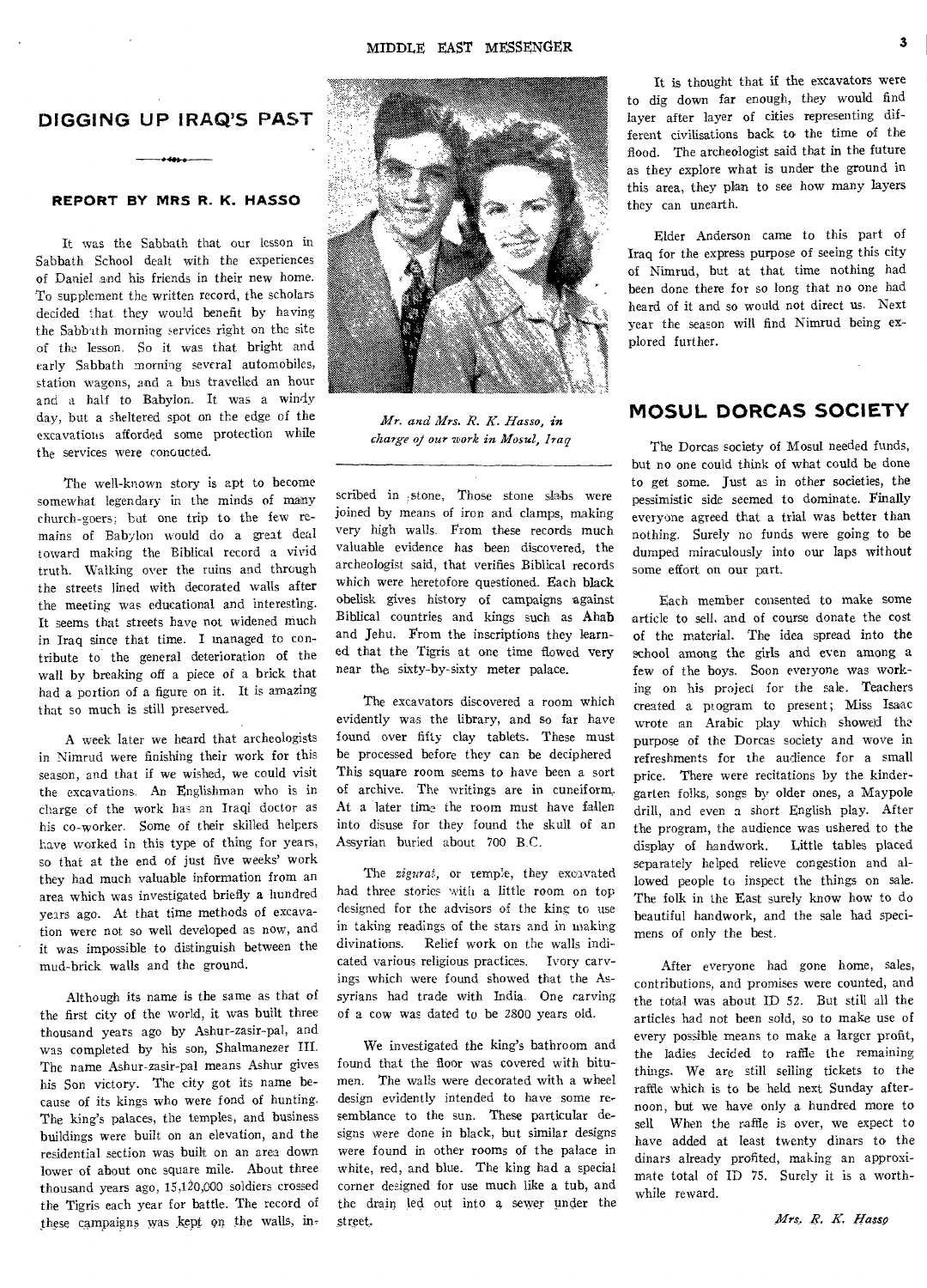Ý. Ý Ø. Ý. V. Ý. S ė. V. Ý. ě. S S M.

Ý. Ý. S Ý. Ý.



*angratulations, Probationary Class of Murses!* 

## **ADDRESS BY DR. C. SCHILT, MEDICAL SUPERINTENDENT, DAR ES-SALAAM HOSPITAL, ON THE OCCASION OF A CAP-PINNING CEREMONY**

**As we are gathered here this warm spring evening to enjoy this pleasant, memorable occasion, our thoughts run parallel to graduations and commencements. Although these ceremonies do not equal a graduation, they do mark an important, perhaps the most important monument that you nurses pass during your professional career.** 

**The art of ministering to the sick is one of the oldest in the world. Six thousand years ago when mankind experienced illness for the first time, even before there was any**  medical science, the alleviation of pain and **the comforting of the sick were early vocations. During the past two centuries the arts of nursing have progressed so rapidly that today no one can begin to master but a small part of the great increase in nursing knOwledge. You six here have chosen a difficult profession. We congratulate you for your courage, your health, your ambition,**  your intellect, and your aptitudes. These and **your many other talents you will need; protect them carefully and develop them well.** 

**I mention your aptitudes. Your participation in these exercises 'is a testimony to**  all of us that you possess the aptitudes of a nurse. Some of these aptitudes are an inborn gift, others you have acquired. To be **a continuing- successful nurse, you must al-**

**ways be developing your talents. Nursing like the other divisions of the healing profession is a practise. There have never been two people with exactly the same set of reactions to an illness. Thus each new patient you treat adds new experiences. And as these accumulate you cease to have a mere array of facts totalling knowledge, but rather the individual instances pass** *on, and* **in their place you have wisdom. In your course strive not alone for knowledge, but get wisdom.** 

**This evening I would be trite to mention to you, six successful preliminary students, the difficulties of nursing. I know that each one of you would agree that some of the road to this place in your chosen career has been**  up**hill and hard. But I believe that this is a fitting occasion to remind you, in the audience, of the price being paid by these girls for their achievements in the nursing services**. **Yes nursing is a service. It is a very special kind of** *servce.* **It,** *is* **a service that many would not give, but all often want. Is it fair and honest with ourselves to want and take what we would not give? Servant, due to its misuse by "so-called privileged classes of people has an unfortunate connotation in the English language. But nurses are servants devoted Ito, the service of all who are ill. Not all of us are nurses, but ought we not each of us be a servant devoted to** *doing* **good to** 

**mankind? Or does the depth of our ambition carry us down to be a master ?** 

**Yesterday one of your** *class* **asked me the meaning of the word, "devote". I replied that it meant service with love. And then, while reflecting on that definition, I added that it is often used to mean exactly love. Nursing is a love of service; and it is a service of love.** 

**Most of the people you meet in practising the healing profession are abnormal. When a man is sick in either the body, soul, or spirit,--then all three, the body, soul and spirit, suffer and are deranged. So the patients you see are not only ill physically, they are**  *also ill* **mentally and spiritually. They usually come tou us with only complaints of the body, but unless we think of their souls and their spirits we fall far short of the maximum of good, the maximum service that we can give. Often it is trying to talk to people who are not normal. But those are the very persons that we in these heading professions have asked to serve. We do want to serve them, and when the patients are difficult and unreasonable remind yourself that he or she is not normal. We must make allowances for the behaviour of those who are ill. And too often we must make allowances too for the misbehaviour of those who are well, such as the doctors you will work with, your coworkers in nursing and the relatives of the patient.** 

**Whatever you do, wherever your future paths will lie, what you learn as a student nurse will be of value. And let no men despise the fact that you are a student nurse. In this life here 'on earth we should all be students seeking an education that will matriculate us for the life hereafter. And as nurses, may you each always be students. Nurses never arrive; you will always be learning new treatments, new drugs, new procedures, new diseases.** 

**Tonight as we admire your accomplishments thus far, we look back to the achievements of the past. In I Kings 17:1, there is recorded part of the life history of Elijah, a servant of God. As we review the life of Elijah, we often think first of his experiences at Mt. Carmel. Here on this mountain passed an epoch in the history of the Children of Israel. In all the history of the earth it was a great day for God, for Israel, and for Elijah. We admire Elijah, and perhaps we aspire to the heights of a Mt. Carmel experience. And that is good. But let us look more closely at another detail of Elijah's experience—before the Mt. Carmel victory.** 

**In I Kings 17:3, we read about the Lord telling Elijah, "Get thee hence, and turn thee eastward, and hide thyself by the brook Cherith, that is before Jordan." Elijah was**  told **to** go out into the desert to the brook

**4**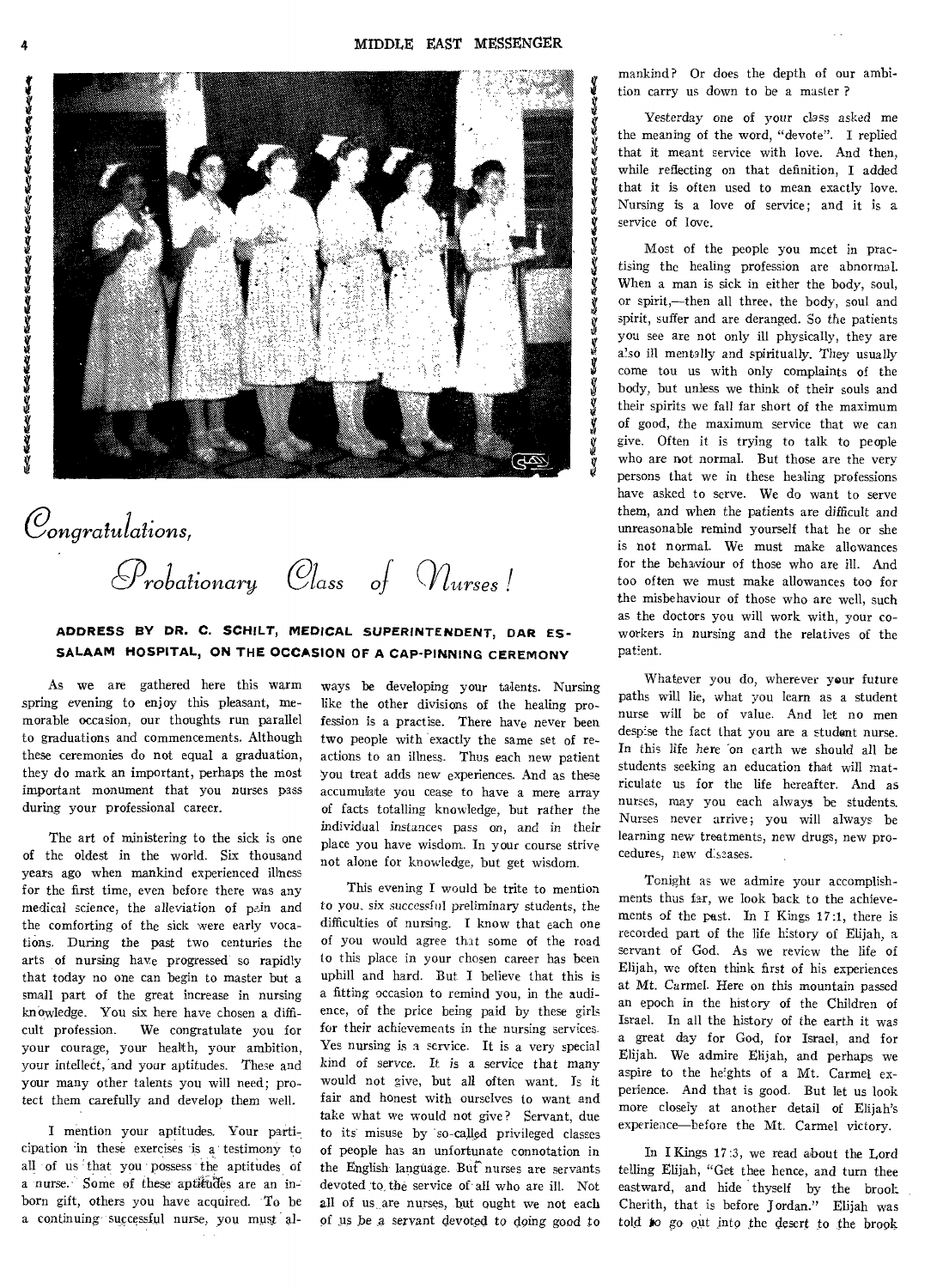Cherith. He remained there where God called him, and finally as the famine progressed the brook dried up. And then he left the land of Israel, still following God's leading, and went north to the coasts of Sidon to the widow at Zarephath. The widow shared her very little with this stranger. Was the faith of the widow on the seashore any less than the faith of Elijah on the heights of Mt. Carmel ? Yes, Elijah's experience was more spectacular but was it any better?

Before we arrive at the heights of Mt. Carmel, most of us must go to the desert and dwell by the brook Cherith. And before Elijah could go to Mt. Carmel, there was a widow who must supply his daily needs. Are we content to be faithful servants, holding up the hands of others ? Successful nursing, successful living, means service. And not often on Mt. Carmel, but frequently in a humble insignificant way, as was the widow's service in Zarephath. The multitudes at Mt. Carmel did not know about the faithful widow. You must do each service because it is right, because it is your task, your responsibility; not always because it is convenient, or pleasant or necessary, but because it is right. And doing it faithfully as the widow will make you righteous.

Again we congratulate you for your achievements. We challenge you to continue



Tsolemnly pledge myself before God and in the presence of this assembly to pass my life in purity and to practise my profession faithfully. I will abstain from whatever is deleterious and mischievous and will not take or knowingly administer any harmful drug. I will do all in my power to elevate the standard of my profession, and will hold in confidence all personal matters committed to my keeping, and all family affairs coming to my knowledge in the practice of my calling. With loyalty will I endeavour to aid the physician in his work and devote myself to the welfare of those committed to my care.

 $\overrightarrow{x}$   $\overrightarrow{x}$   $\overrightarrow{x}$   $\overrightarrow{x}$   $\overrightarrow{x}$ ☆

well in the path that you have chosen. We want you to experience a more abundant life. And to do this you must have balance in all your living, so listen carefully, class of 1951, and apply these quotations of full Christian Nursing Service

## *A Balanced Life*

Faith without Credulity. Conviction without Bigotry. Charity without Condescension. Courage without Pugnacity. Self-respect without Vanity. Humility without Obsequiousness. Love of Humanity without Sentimentality. Meekness with Power.

*--from Chief Justice Charles* Evan *Hughes.* 

### CAP-PINNIMG EXERctSES

## **REPORT BY MISS E. WELCH, DIRECTOR, NURSES' TRAINING**

On May 19, 1949 the students of the Dar El Salaam Hospital participated in a momentous occasion.

There are two such occasions that are outstanding in the life of the student nurse. The first is the "Cap-pinning Exercise" when the student receives her cap and thus knows that she is truly accepted into the nurse's course. The second is graduation when the student has finished her period of training and is ready to join the ranks of those dedicated to the service of the sick.

With Miss E. Voth at the organ, the students marched down the center aisle of the auditorium to take their places at the frent.

The opening song was followed by prayer offered by Elder M. V. Jacobson.

### *0 0 0 0 0 0 0 0* 0 0 0 0

A Bedouin chief told the young men of his tribe : "There are three good reasons for smoking : First, if you smoke enough tobacco, you smell so strong the dogs will never bite you. Second, if you smoke long enough, you will develop a lung trouble which will make you cough even when you sleep,  $Rob$ bers, hearing you cough, will think you are awake, and so will not try to steal your belongings. Third, if you smoke as much as you can, you will have many diseases and will die younger."

Gene Tunney in Nicotine *Knockout,* M.V. Leaflet No. 41.

•.14 • •:• •:\* 1.• • 'I', .7.\*

Dr. Schilt gave the address for the students.

Camille Borazon, one of the students to receive her cap, gave a very excellent talk in regard to how nursing has developed and what the profession owes to Florence Nightingale "Mother of Modern Nursing".

After Miss Dorazon's speech the students received their caps and then their lamps were lighted by Miss Ruth Tobiassen, one of the graduate staff of the hospital. The lighting of these lamps marks the beginning of a life of service—a light shining for the Master.

The student nurses solemnly repeated together the Nightingale Piedge and then sang in consecration these words:-

0 Master, let me walk with Thee In lowly paths of service free; Tell me Thy secrets; Help me mear The strain of toil, the fret of care.

The benediction was pronounced by Pastor Helal.

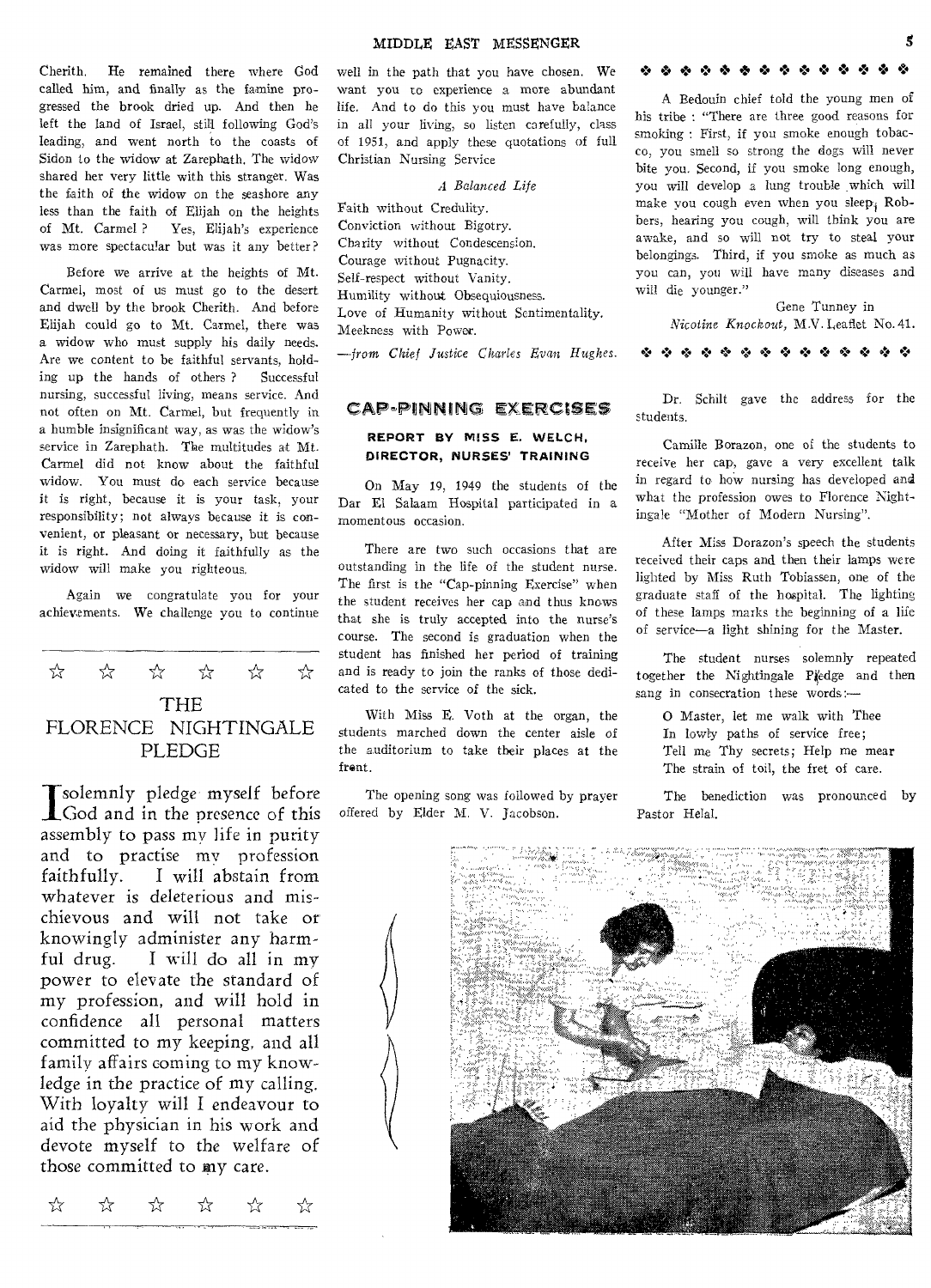# *FROM. AMPUTATIONS TO KHYBER PASS*

### **FIFTH INSTALMENT of** *PUSHTU PUSH.*  **MISSIONARIES K. OSTER & G. C. WINSLOW COMPLETE THE TRIP ACROSS AFGHANISTAN**

Sabbath morning, and Sabbath School. How wonderful is Christian fellowship out in these lands where we are spread so thinly. It is hard to determine just who are the happier, and more thankful, the travelling brethren or the doctors Weber. We even have opportunity to do some good this Sabbath day, as we bring in a man from a wrecked dump truck and all four of us take part as Dr. Webber has to amputate the poor man's finger. This ends an eventful Sabbath. And so to bed, but only after a thorough delousing job, for such close contact with our patient had been too great a temptation for part of his animal population to transmigrate.

• Sunday is a day of work for us. We work on the fundamentals of Persian language study, led by Brother Oster, and for the specific benefit of Dr. Weber, who has already started a study of the language. Almost all educated people in this country know the Pharsee language, and their own language, Pushtu, is quite like the Pharsee. Mrs. Weber has spent most of the day doing our laundry, for which we will be forever grateful. Tomorrow **Dr.**  Weber has to make a trip to Peshawar, just across the border in Pakistan, so we will ride the next leg of our journey in style, in an automobile, a luxury for us on this trip. We wonder what the famous Khyber Pass will look like.

Almost before we realize it, we are entering the Khyber. We are told that there are hundreds of miles of good, hard-surfaced military roads here in this Pass, not one mile of which is open for public use. The fortifications that were built when Hitler was threatening the Near East are still here. The concrete tank traps have merely been pushed to the side of the road. They stretch across the pass, numbering in the thousands. Close scrutiny of the mountainsides will reveal many gun emplacements and pill-boxes, still manned. Look-outs are everywhere and one stops to take pictures at the risk of arrest and confiscation of cameras. All this reveals the uncertainty in the minds of loading nations of the world today. We see more and more of the huge water buffalo, which are used for many purposes here. We suffer from the intense heat, especially Brother Winslow, who is from relatively temperate Meshed. From Peshawar to Rawalpindi we will travel by train, also a treat for us. We buy secondclass tickets.

There is one faithful Adventist family in Paslaawar and we visit the husband at the telegraph office where he is employed. He gives us the good news that there is soon to be a mission station in this border city. God bless this latest northward expansion of our Southern Asia Division work. Our Brother Hazlam's story of his experiences concerning Sabbath work shows clearly Gcjls providences for His children. But that is a story all in itself. He wires ahead to his co-worker and co-Adventist believer in Rawalpindi that we are coming. We regret that the train makes the trip at night, but we are not always able to choose the time of our journeyings.

Some five sooty, dirty hours later we are met by Brother J. C. Hamel, and we from Iran have joined hands with our workers in Pakistan and have done it over the country of fanaticism and promise. How good the pitcher of cold lemonade tastes when we get to the mission from the depot. A shower and a clean bed, and we are soon in the land of nod. In the morning we are introduced to "Pindi's" heat and, much more pleasantly, to Sister Hamel and to Doctor Robbins and her infant daughter, on their way from the even more torrid south to our hill station at Murray. We have Iranian rials and Afghanistanian Afghanis, and were told in Jalalabad to buy rupees in Peshawar. There, we were told to exchange our money **in** "Pindi", so we had borrowed some rupees from Dr. Weber for the trip to Rawalpindi. Now here, we are told that the place to have bought money was in Peshawar or Kabul. So we borrow more from Brother Hamel. What will be the outcome of all this money trouble ? To have 'plenty of money and not to be able to use it to buy what one wishes or needs is a taste of what it will be when none may buy or sell save he that has the mark of the beast.

Wednesday, and still unable to exchange our money. In the mission yard is a tree we have long wished to see; a many-trunked bafnyan tree. Prayer meeting and another opportunity to meet with and pray with<br>the brethren. Brother Winslow speaks of Brother Winslow speaks of the providences of God's leadings on our trip and Brother Oster renders the special music, a beautiful solo. This day has also produced a bird-lover's thrill in views of the myna, the bulbul and the hoopoe, all birds of India. We find that there is cholera in Lahore, and, as we are without innoculations and almost without time, we make Rawalpindi the extreme point of our journey. We will be sorry to leave our very kind brethren, but will be happy to be on the way back to Afghanistan



and then to home.

We start back at five o'clock in the morning. Four and a half hours later we are back in Peshawar, tired, dirty, and broke as far as Pakistan money is concerned. We check our bags and *begin* the merry-go-round for money again. It is truly a circle, for **we are unsuccessful. Our tonga driver is an old British army man, and the best driver we have had. He knows the city like a book. Loquacious is a mild term to use in describing him. As we ride along, he shouts to an unwary pedestrian, "Look ouuttt, look ouuttt !"**  and then to his horse, "Gettt upp there, lazy, **gettt uppp I"** 

**We are fully introduced to him,. "My name, sir ? Johnson, the** *honorable* **Johnson, sir." We laugh. But when we finally rode to the oak Bungalow to spend our last rupees for a bare room to sleep in, he had given us a good, honest service for a very fair fee He**  *was* the honorable Johnson, of course

Our Brother Hazlam at the telegraph office has found out that we need money, and we are to go with him to the Afghan trade agent for help. This gentleman is living in a fine home which once was occupied by a rich Hindu who was forced to flee Pakistan during the communal troubles there. We use all of our Afghan money to purchase rupees, just enough to pay our debts to Brother Hamel and to **Dr. Weber in Afghanistan and to pay our third-class fare back**  to the Weber home. We hear that we may be quarantined at the border because we have been in cholera territory. We hope not.

The bus was to leave Peshawar at 7:30 this morning, but we finally get away by ten, no more than the usual delay. We make four different stops at as many border check posts and customs. One Turk with considerable baggage is suspected of smuggling, so they go through his baggage quite thoroughly. Our seat companion is the secretary in the Italian Embassy in Kabul. He was born and raised in Teheran. The Lord has led us to a friendship with another in good position and with influence in both Teheran and Kabul.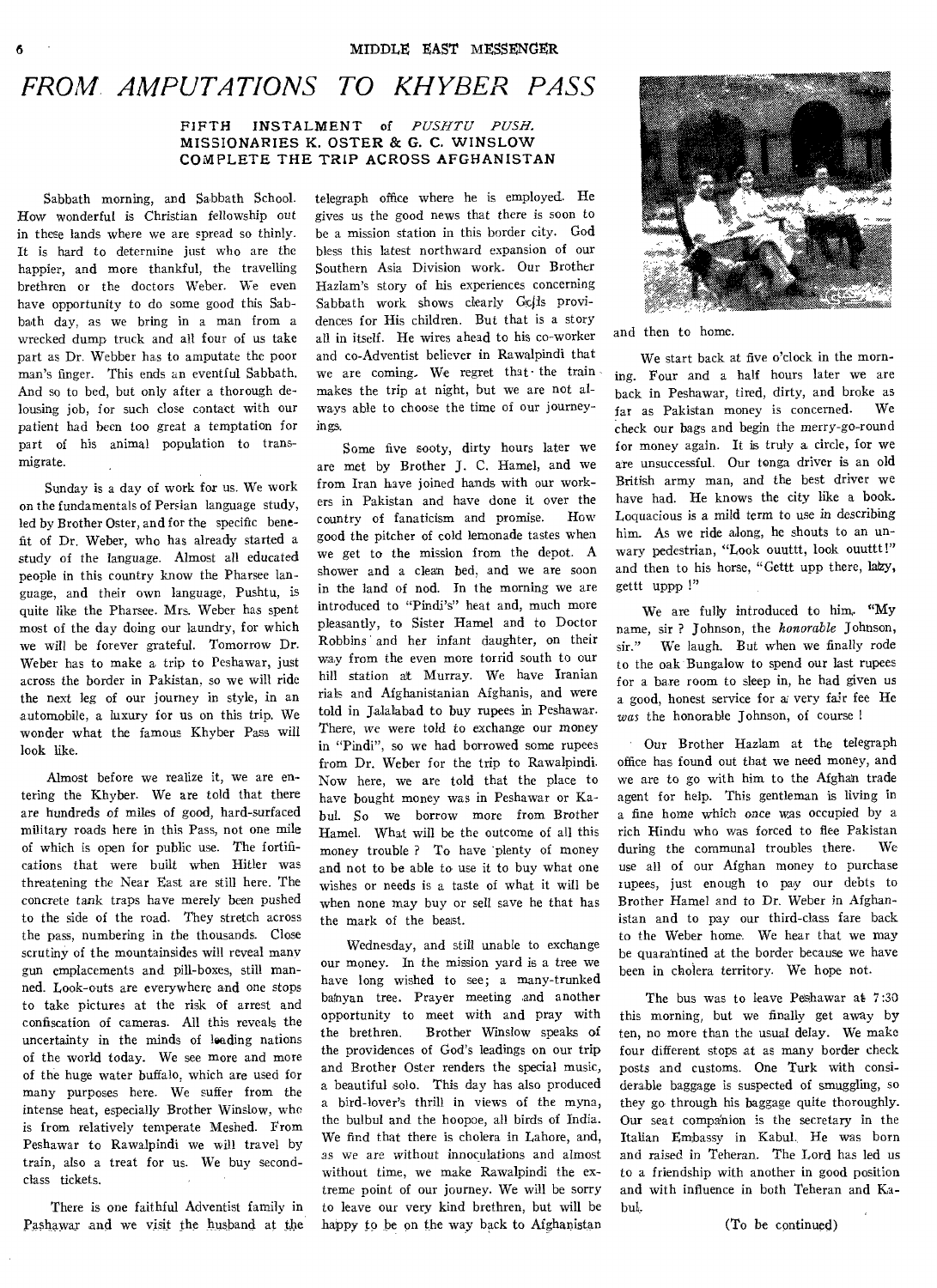#### MIDDLE EAST MESSENGER

# **MIDDLE EAST COLLEGE RECEIVES OFFICIAL RECOGNITION**

**A.AAAAAAAAAAAAAAAAAAAAAAAAAAAAAAAAAAAAAAAAAAAAAAAA1** 

On February 15th the Ministry of Education of Lebanese Government issued a new permit to Middle East College. Previously the College had been operating on an old permit which was issued at the time the school was conducted at Museitbeh. Since that time the school has been moved several times, and its scope and curriculum have been expanded. Therefore, in the spring of 1948 an application was made for a new permit for the school to operate on its present basis.

Middle East College is now officially recognized by the Lebanese Government as a secondary school and a four year college. We are happy to be able to report this forward step to our constituency. The most cordial relations exist between the College and the Ministry of Education.

Negociations have been entered into with the Iraq Ministry of Education as well. At two different times officials of the Iraq Government have thoroughly inspected the College and its program. Each time we have received enthusiastic assurance that students who finish our freshman course will receive the same recognition as is given to those completing the freshman course of American University of Beirut, and that graduates receiving degrees from Middle East College will receive full recognition in Iraq.

Although our first and prime objective is to follow the plan of education as revealed by God through His servants and to receive His approval, we are also always happy when educators of the world recognize that we are conducting an efficient and high grade educational program even though it may differ from theirs.

Middle East College is progressing with the blessing of God. We of the Faculty request the continued prayers of you our brethren throughout the Middle East Union that we may at all times have divine approval on all our plans for the education of your young people.

# F. E. J. HARDER

## COMMENCEMENT ADDRESS

*(continued from page* 2).

#### if it is really necessary.

The story is told of a widowed mother who lived in a little village in Wales. She was very poor and tried to keep her small family together by working. One day her baby boy took seriously ill In spite of the fact that it was ten miles to the nearest doctor, the Welsh mother walked every step of the way.

When she arrived at the doctor's home and told him the story, the doctor did not know whether to go or not. It would be a long, hard trip and he dreaded it. Also he knew that he would not receive any fee, for the mother was too poor. He said to himself that it would make little difference whether that boy's life was saved or not, for if he died it would only be one less mouth for that poor mother to feed. Even if the boy lived he would only grow up to be another common laborer.

In other words, the doctor was rationalizing his inner desire to avoid that duty. He knew he ought to go, but he kept asking himself : "Is it worth while ?"

Finally that mother's pathetic earnestness and the fact that she herself had walked those 'ten miles made him ashamed not to go. After all, the average doctor does have a conscience about those things. Few doctors

will actually turn down a need just because they do not see a fee in sight. The real doctor does an immense amount of work for nothing.

Well, this Welsh doctor finally decided to take the ten-mile trip. The boy's life was saved, and he grew up not to become just another ordinary person, but he became one of the great Prime Ministers of Great Britain. His name was David Lloyd George. He was the little boy who might have died had the doctor failed to make the long hard trip out to the little village.

Sometimes when the way is difficult and uncertain, you may be inclined to turn back or give up. But once *you* have embarked on a course and know that it is right you should allow nothing to turn you aside.

Recently an American pilot who flies planes across the Atlantic said to a newspaper writer, "There's a spot in the Atlantic Ocean where you can't turn back." "What do you mean by that?" the writer inquired. "Well, it's this way : We start out in the early dawn or at midnight headed for England. We know how far we have come. We know how much gasoline we have used and what we have left and how much our motors are using. When we get to that spot I turn to the radio operator, and navigator and say, `Well, this is the place, shall we go on?' They check the equipment and I give a final check to the motors and we make the decision to go on. From that spot on there is no place

to go but straight ahead through *mist,* darkness, cloud, or fog. And on we go."

That reminds one of the story of the famous woman flier Amelia Earhart when she

**111111.1111MINIMONII** 

# MIDDLE EAST MESSENGER

Official Organ of the MIDDLE EAST MISSION OF SEVENTH-DAY ADVENTISTS

P.O.B. 1011, Beirut, Lebanon

E. L. BRANSON .... *President*  E. S. CUBLEY. *Secretary-Treasurer*  G. ARTHUR KEOUGH. .....*Editor* 

*Annual Subscription . . L. L. 5.00* 

All copy for publication in the MIDDLE EAST MESSENGER should be submitted through the mission or institution in which the contributor holds membership

I<br>Isaacaan ah